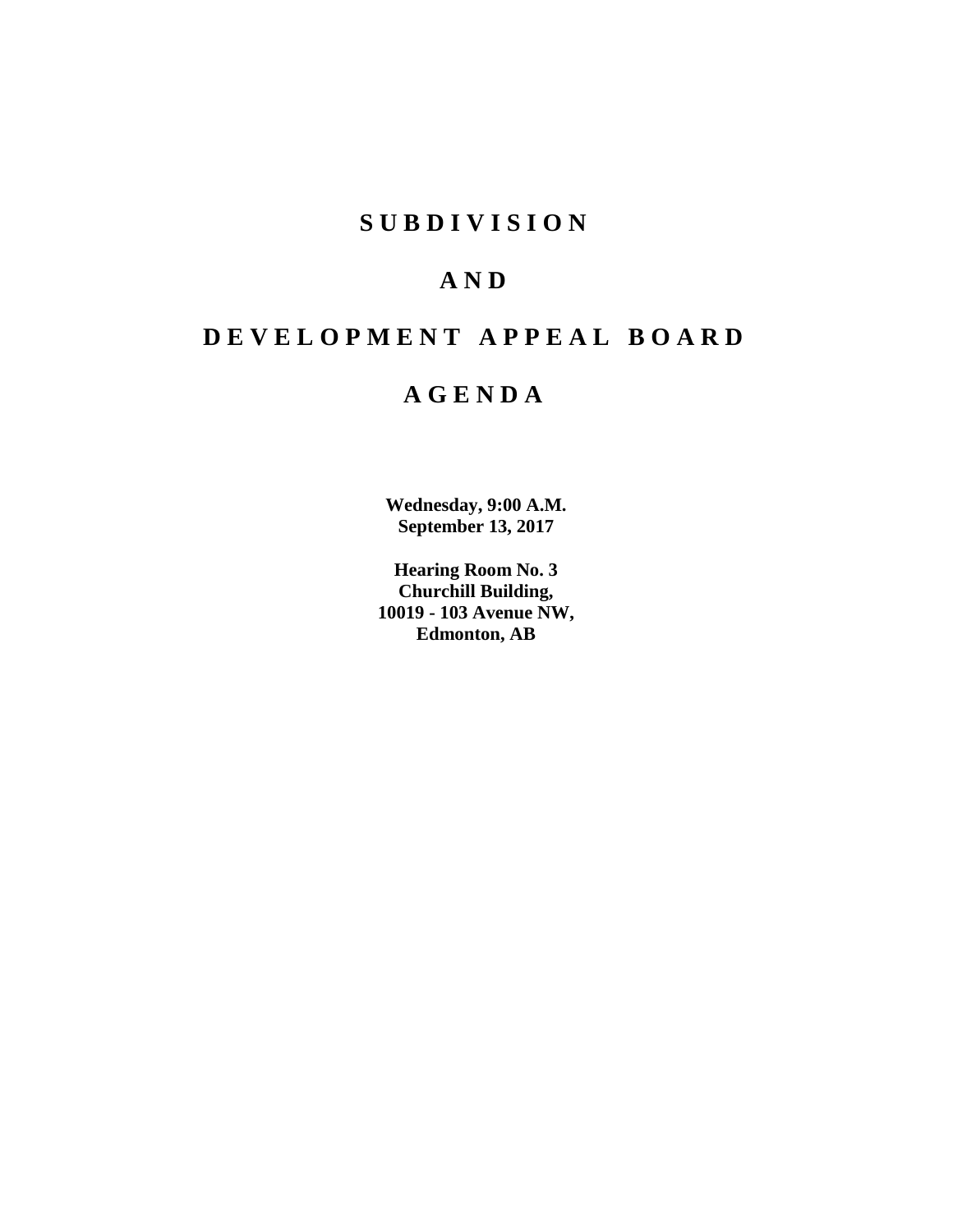## **SUBDIVISION AND DEVELOPMENT APPEAL BOARD HEARING ROOM NO. 3**

I 9:00 A.M. SDAB-D-17-170

To add the use of a Minor Impact Utility Service to a Single Detached House site

18011 - 34 Street NW Project No.: 179669631-004

*NOTE: Unless otherwise stated, all references to "Section numbers" refer to the authority under the Edmonton Zoning Bylaw 12800.*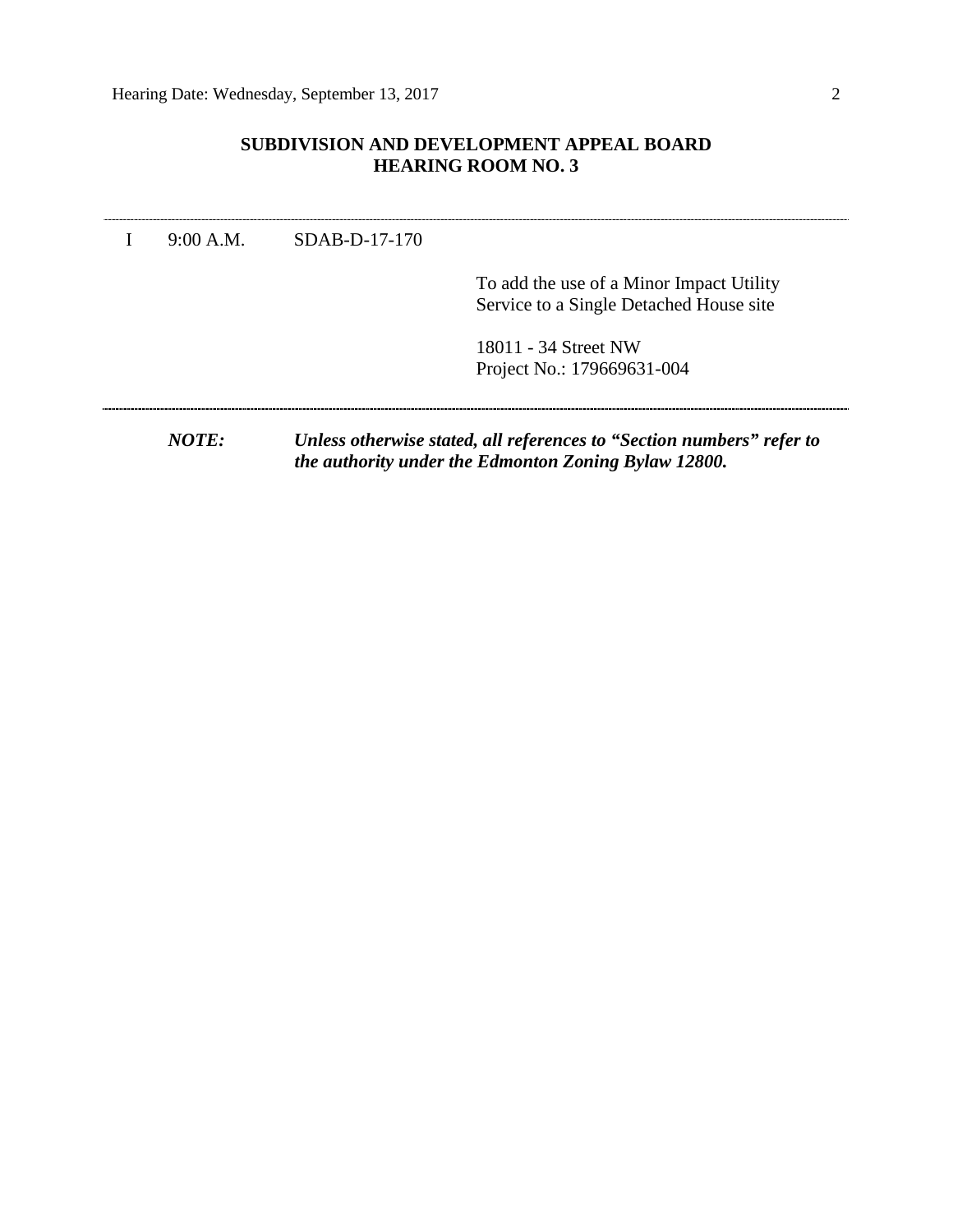| <b>ITEM I: 9:00 A.M.</b> |                                                        | FILE: SDAB-D-17-170                                                              |
|--------------------------|--------------------------------------------------------|----------------------------------------------------------------------------------|
|                          | AN APPEAL FROM THE DECISION OF THE DEVELOPMENT OFFICER |                                                                                  |
|                          | <b>APPELLANT:</b>                                      |                                                                                  |
|                          | <b>APPLICATION NO.:</b>                                | 179669631-004                                                                    |
|                          | <b>APPLICATION TO:</b>                                 | Add the use of a Minor Impact Utility<br>Service to a Single Detached House site |
|                          | <b>DECISION OF THE</b><br>DEVELOPMENT AUTHORITY:       | Refused                                                                          |
|                          | <b>DECISION DATE:</b>                                  | August 3, 2017                                                                   |
|                          | <b>DATE OF APPEAL:</b>                                 | August 4, 2017                                                                   |
|                          | MUNICIPAL DESCRIPTION<br>OF SUBJECT PROPERTY:          | 18011 - 34 Street NW                                                             |
|                          | <b>LEGAL DESCRIPTION:</b>                              | Plan 7722309 Lot 1                                                               |
|                          | ZONE:                                                  | <b>AG-Agricultural Zone</b>                                                      |
|                          | <b>OVERLAY:</b>                                        | N/A                                                                              |
|                          | STATUTORY PLAN:                                        | Edmonton Energy and Technology Park<br>Area Structure Plan                       |
|                          |                                                        |                                                                                  |

*Grounds for Appeal*

The Appellant provided the following reasons for appealing the decision of the Development Authority:

> We respectfully wish to appeal the decision of the City of Edmonton to disallow the application for a Development Permit for our livelihood on our premises The refusal was based on the premise that our use does not qualify as a Discretionary Use under the Minor Impact Utility Services category, and the other point is that this is a General Industrial Use, which needs an IM Zoning to be acceptable. We wish to present two points to the Board:

> (1) JUSTIFICATION : The justification for requesting approval for the Discretionary Use of Minor Impact Utility Services for this parcel, which is zoned AG, is as follows: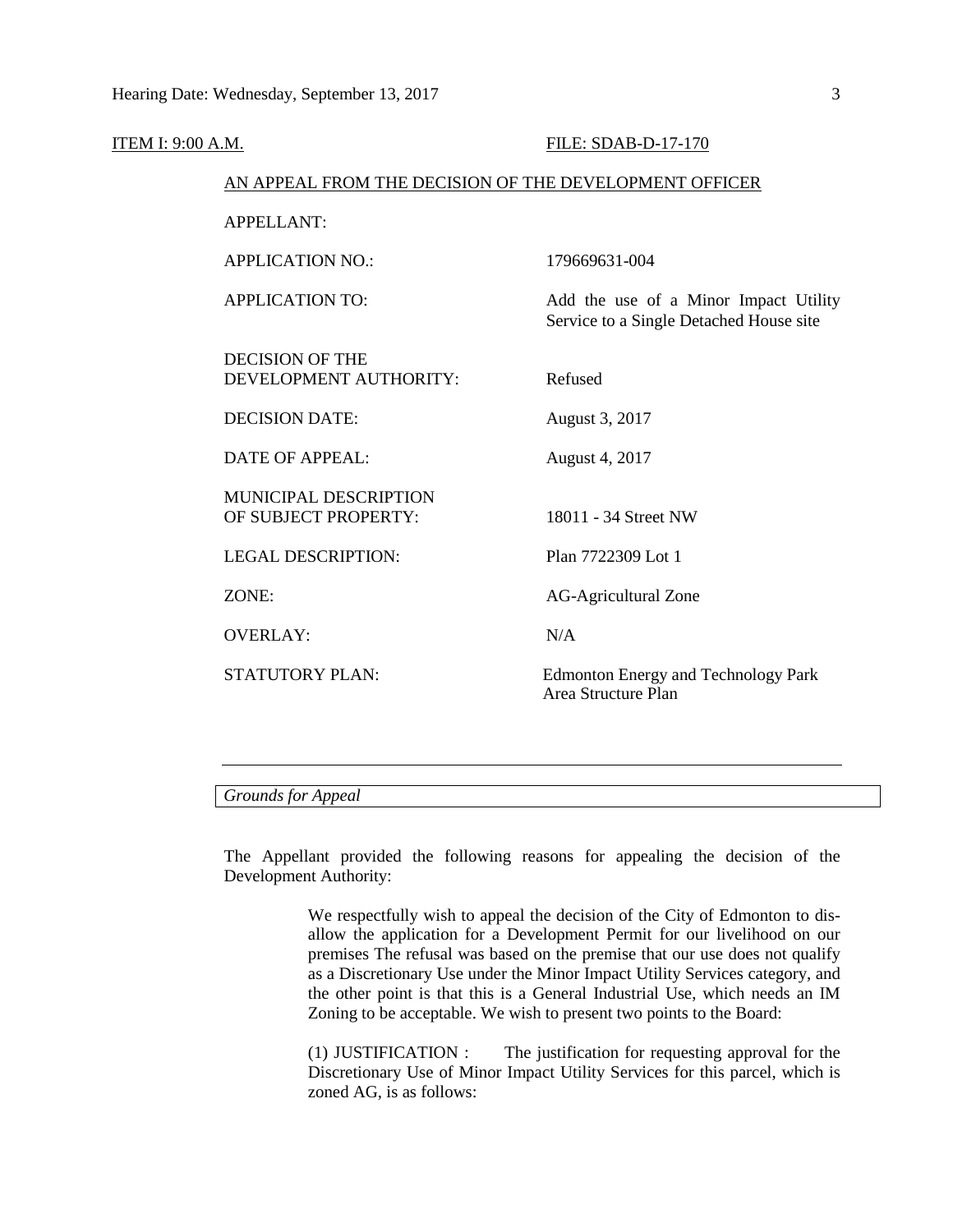1. The general purpose of AG zoning is to "conserve agricultural and rural uses" (Section 610.1). For this purpose, the minimum size stipulated is 32 hectares or 80 acres. This parcel is only 2 hectares or 5 acres so it can never exist as a farm. So we have to look at the Discretionary uses.

2. Utility services are defined as "that which is used to provide for public consumption, benefit, convenience, or use" (Section 520.1)

3. While considering this application under the Minor Impact Service Utilities category, please consider that almost all our work is done for the City of Edmonton, and is addressed to the infrastructure of the City, e.g.

• Snow hauling in the winter

• Gravel and soil for road building during the summer

• Gravel and soil for municipal utilities during the summer

• We have been providing this service to the City for the last ten years, and consider ourselves an integral part of the Service Utilities of the City. The trucks come to our home to be parked for the night.

(2) THE Land (including our site) IS IN THE PROCESS OF BEING REZONED TO EET-IM Medium Industrial Zone

The IEETP ASP currently identifies four distinct land use precincts; Petrochemical Cluster, Manufacturing, Logistics, and Research and Development.

The amendment proposes to merge the Manufacturing and Logistics precincts into a single Medium Industrial precinct.

The new Medium Industrial precinct will also allow for the development of smaller commercial nodes that will provide services for the employees and businesses located within the plan area.

Creation of a new zone: (EETIM) Edmonton Energy and Technology Park Medium Industrial Zone.

The new precinct will be implemented through the creation of a new Special Area Zone, (EETIM) Edmonton Energy Technology Park Medium Industrial Zone.

This zone offers the core manufacturing and logistics uses as well as increased flexibility for other general industrial uses that are commonly found in standard medium industrial zones"

The above legislation is going to City Council on September 11, 2017, and is expected to be in force within a short period of time.

The City has identified our use (parking our trucks on our land) as a General Industrial Use, which will be a Permitted Use under the EET-IM designation of the land.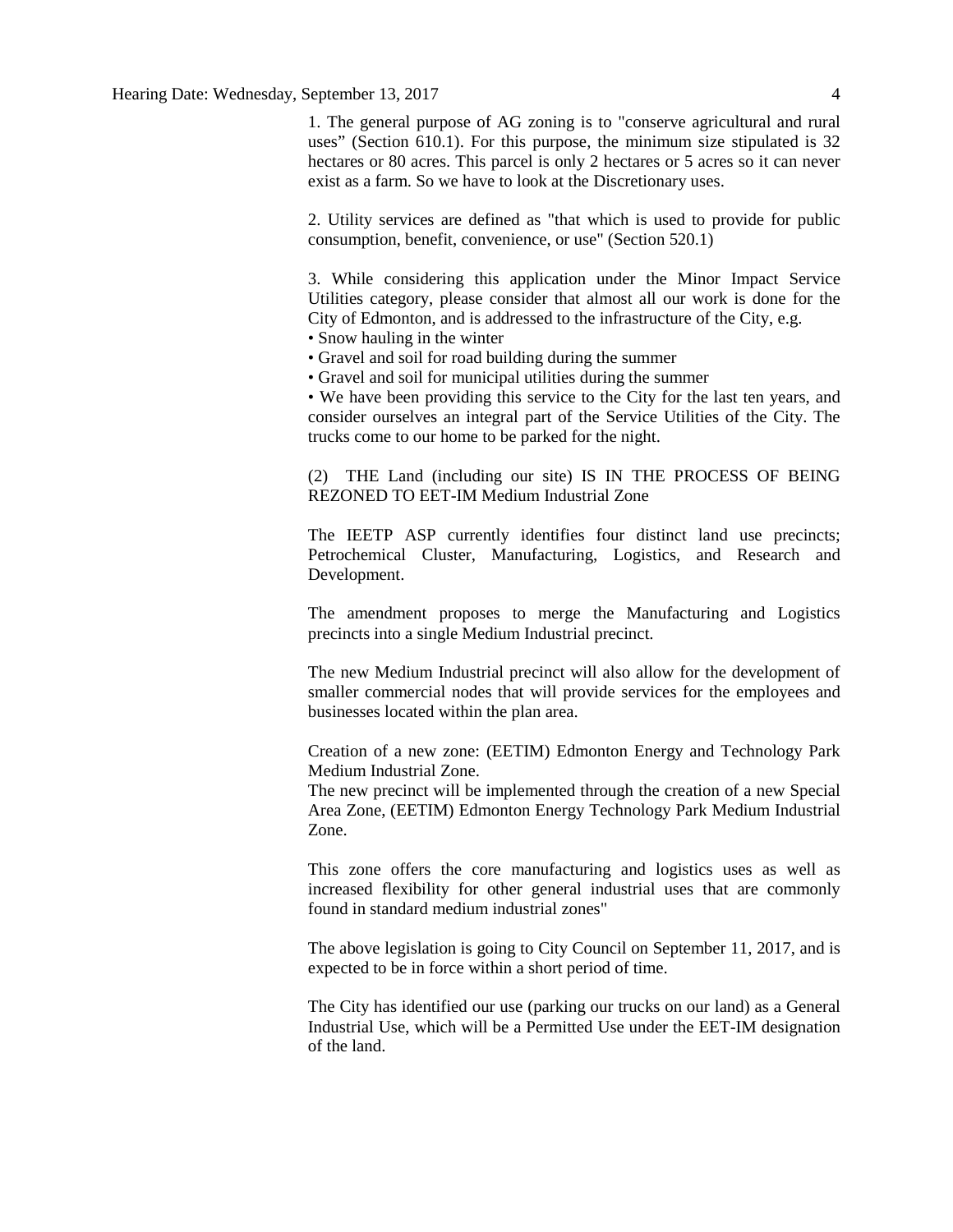In view of the above, we pray to the Board that our Development Permit application be approved, and we be allowed to carry on our livelihood at our place of residence.

#### *General Matters*

**The Subdivision and Development Appeal Board made and passed the following motion:** 

## **"That the appeal hearing for Project No. 179669631-004 be tabled to Wednesday, September 13, 2017, or Thursday, September 14, 2017.**

#### **Appeal Information:**

The *Municipal Government Act*, RSA 2000, c M-26 states the following:

#### **Grounds for Appeal**

**685(1)** If a development authority

- (a) fails or refuses to issue a development permit to a person,
- (b) issues a development permit subject to conditions, or
- (c) issues an order under section 645,

the person applying for the permit or affected by the order under section 645 may appeal to the subdivision and development appeal board.

**(2)** In addition to an applicant under subsection (1), any person affected by an order, decision or development permit made or issued by a development authority may appeal to the subdivision and development appeal board.

#### **Appeals**

- **686(1)** A development appeal to a subdivision and development appeal board is commenced by filing a notice of the appeal, containing reasons, with the board within 14 days,
	- (a) in the case of an appeal made by a person referred to in section 685(1), after
		- (i) the date on which the person is notified of the order or decision or the issuance of the development permit, or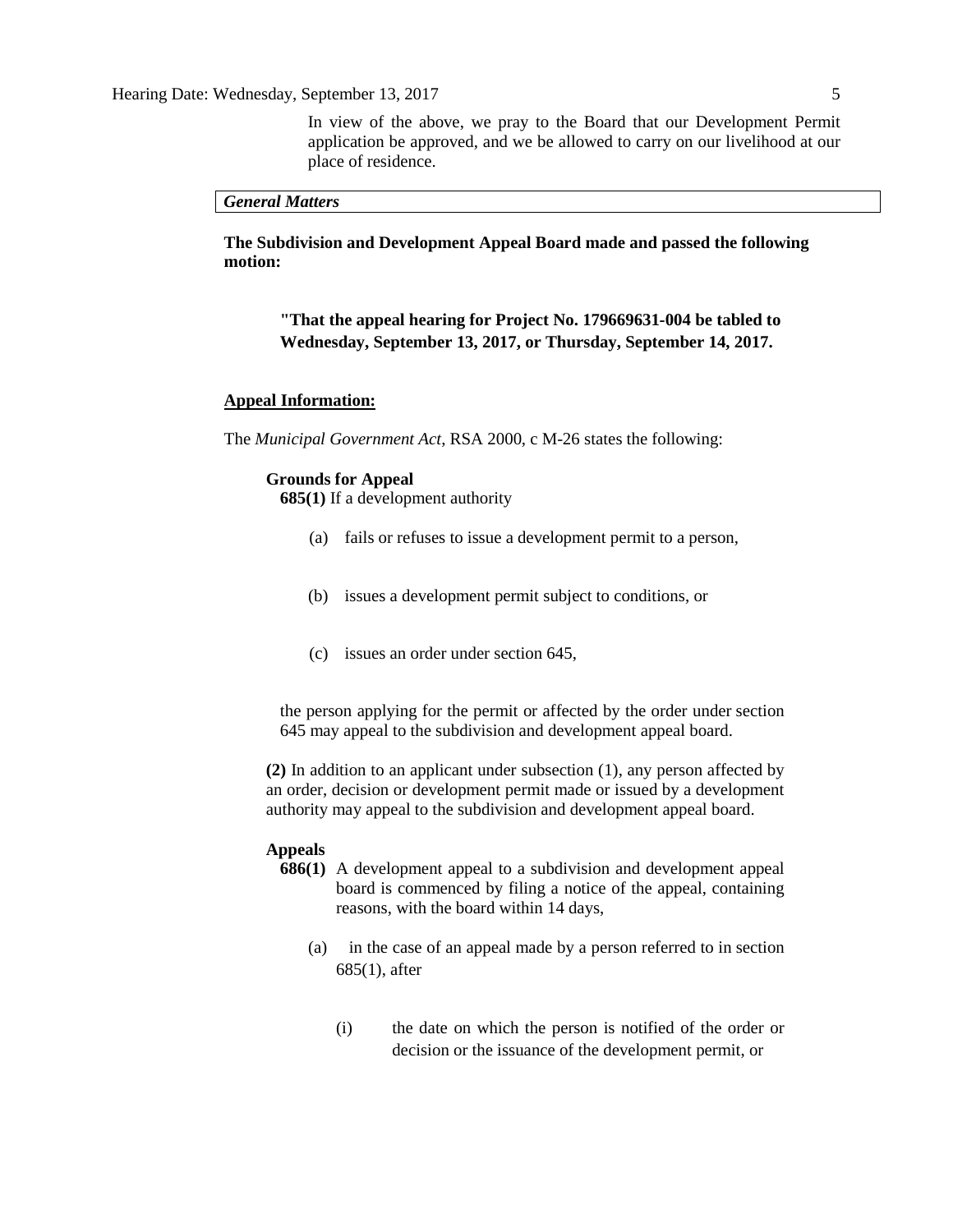### **Hearing and Decision**

**687(3)** In determining an appeal, the subdivision and development appeal board

- …
- (a.1) must comply with the land use policies and statutory plans and, subject to clause (d), the land use bylaw in effect;
	- …
	- (c) may confirm, revoke or vary the order, decision or development permit or any condition attached to any of them or make or substitute an order, decision or permit of its own;
	- (d) may make an order or decision or issue or confirm the issue of a development permit even though the proposed development does not comply with the land use bylaw if, in its opinion,
		- (i) the proposed development would not
			- (A) unduly interfere with the amenities of the neighbourhood, or
			- (B) materially interfere with or affect the use, enjoyment or value of neighbouring parcels of land,
		- and
		- (ii) the proposed development conforms with the use prescribed for that land or building in the land use bylaw.

### **General Provisions from the** *Edmonton Zoning Bylaw:*

#### *Use*

Under Section 610.3(5), a **Minor Impact Utility Service** is a **Discretionary Use** in the **(AG) Agricultural Zone**.

Under Section 7.7(7), a **Minor Impact Utility Services** means development for public utility infrastructure purposes which is likely to have some impact on the environment or adjacent land Uses by virtue of its appearance, noise, size, Traffic Generation or operational characteristics. Typical Uses include vehicle, equipment and material storage yards for utilities and services; telephone exchanges; wire centres; switching centres; snow dumping sites; Transit Centres; transit depots and transfer facilities; water towers; hydrospheres; water treatment plants; power terminals and distributing substations; communication towers and gate stations for natural gas distribution.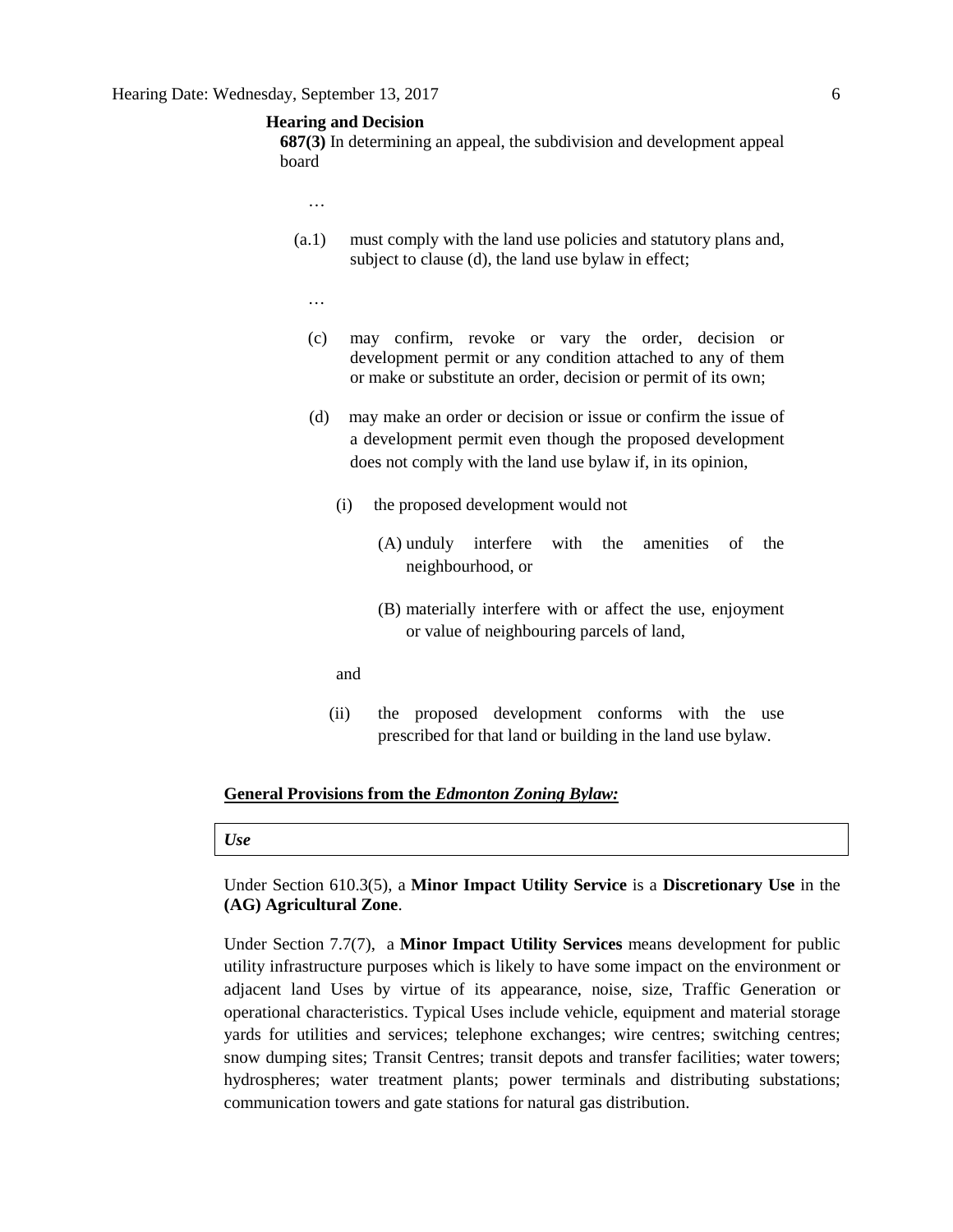Under sections 610.2 and 610.3, a **General Industrial Use** is neither a **Permitted Use** nor a **Discretionary Use** in the **(AG) Agricultural Zone**.

Under Section 7.5(2), **General Industrial Uses** means:

development used principally for one or more of the following activities:

- a. the processing of raw materials;
- b. the making, manufacturing or assembling of semi-finished or finished goods, products or equipment;
- c. the cleaning, servicing, repairing or testing of materials, goods and equipment normally associated with industrial or commercial businesses or cleaning, servicing and repair operations to goods and equipment associated with personal or household use, where such operations have impacts that would make them incompatible in Non-industrial Zones;
- d. the storage or transshipping of materials, goods and equipment;
- e. the distribution and sale of materials, goods and equipment to institutions or industrial and commercial businesses for their direct use or to General Retail Stores or other sales Uses defined in this Bylaw for resale to individual customers; or
- f. the training of personnel in general industrial operations.

This Use includes vehicle body repair and paint shops and Cannabis Production and Distribution facilities licensed and operating pursuant to federal legislation. This Use does not include Major Impact Utility Services and Minor Impact Utility Services or the preparation of food and beverages for direct sale to the public.

#### **Development Officer's Determination:**

Upon review, the Development Officer has determined the proposed development does not qualify as a Minor Impact Utility Service. The proposed development is determined to be a General Industrial Use, which is neither listed as a Permitted or Discretionary Use under the AG (Agricultural) Zone. (Reference Sections 610.2 and 610.3)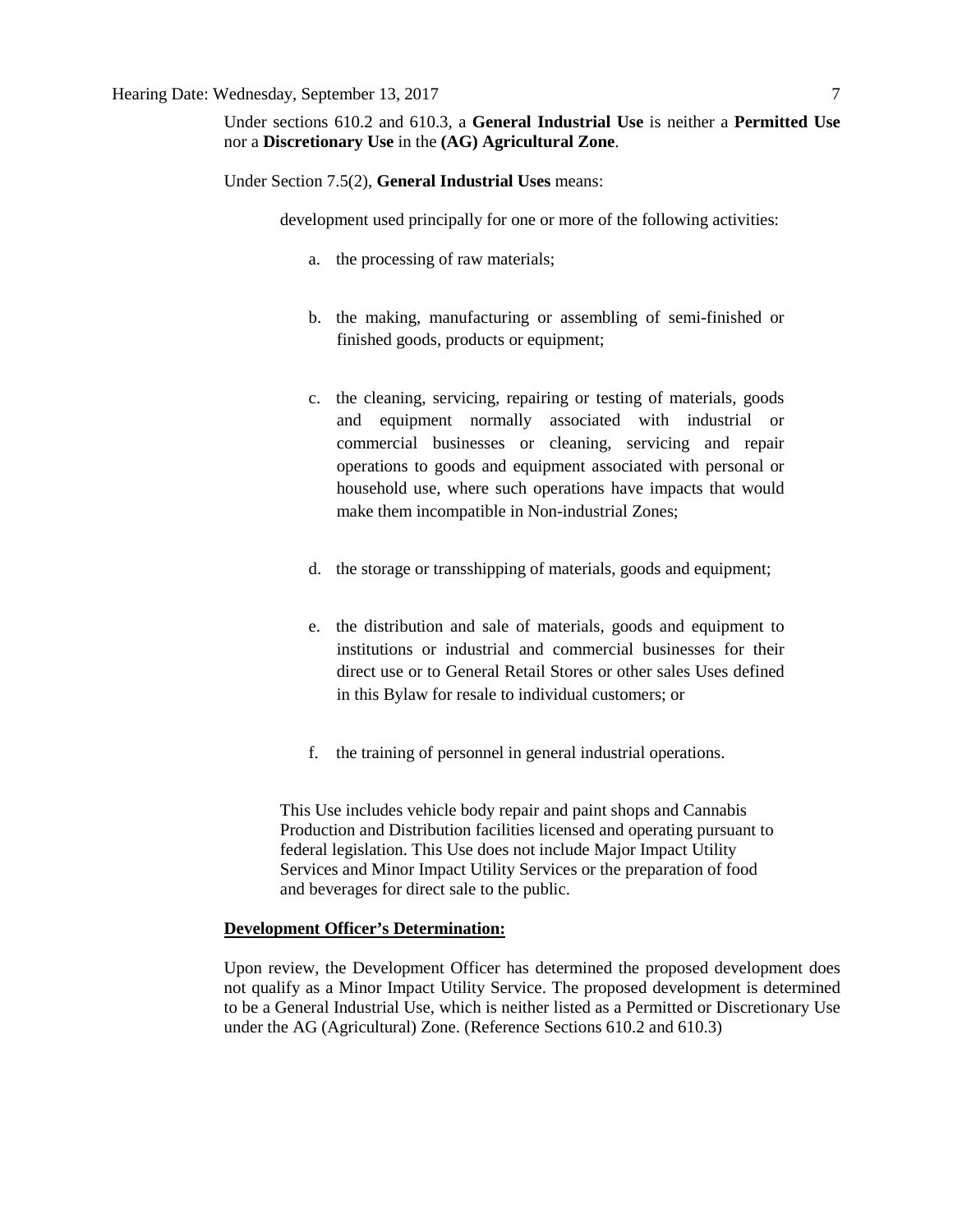### *Purpose*

Section 140.1 states that the **General Purpose** of the **(AG) Agricultural Zone** is "to conserve agricultural and rural Uses."

Section 11.3(1)(d) states in approving a Development Permit Application pursuant to Section 11.2, the Development Officer shall adhere to the following: there shall be no variance to the General Purpose of the appropriate Zone or Overlay.

#### **Development Officer's Determination:**

The General Purpose of the AG Zone is to conserve agricultural and rural Uses (Reference Section 610.1)

The proposed General Industrial Use (truck yard), does not meet the General Purpose of the AG Zone.

Note:

There shall be no variance to the General Purpose of the appropriate Zone (Reference Section 11.3(1)(d))

| <b>Previous Subdivision and Development Appeal Board Decisions</b> |
|--------------------------------------------------------------------|
|                                                                    |

| <b>Application Number</b>                                    | <b>Description</b>                                                                                                                                                                                                                                                    | <b>Decision</b>                                                                                                                                                                                                         |
|--------------------------------------------------------------|-----------------------------------------------------------------------------------------------------------------------------------------------------------------------------------------------------------------------------------------------------------------------|-------------------------------------------------------------------------------------------------------------------------------------------------------------------------------------------------------------------------|
| <b>SDAB-D-17-135</b>                                         | An appeal of a Stop Order<br>issued by the Development<br>Authority issued on June<br>20, 2017, to:<br>the<br>Cease<br>General<br>Industrial Use (Truck Yard)<br>including all components of<br>the business and remove all<br>related materials by July<br>20, 2017. | August 11, 2017; The appeal is<br>DENIED and the decision of<br>the Development Authority is<br>CONFIRMED.<br>The<br>Stop<br>Order is UPHELD and the<br>compliance date is VARIED to<br>September 15, 2017.             |
| <b>SDAB-D-15-269</b>                                         | operate a Major<br>To<br>Home Based Business<br>(Trucking Business)                                                                                                                                                                                                   | July 8, 2016; The appeal is<br>ALLOWED and the decision<br>of the Development Authority<br>REVOKED.<br>The<br>is<br>development is GRANTED as<br>applied for to the Development<br>Authority,<br>subject<br>CONDITIONS. |
| <b>Edmonton</b><br>(City)<br>$\mathbf{v}$<br><b>Edmonton</b> |                                                                                                                                                                                                                                                                       | May 4, 2017; the Court of<br>Appeal of Alberta overturned                                                                                                                                                               |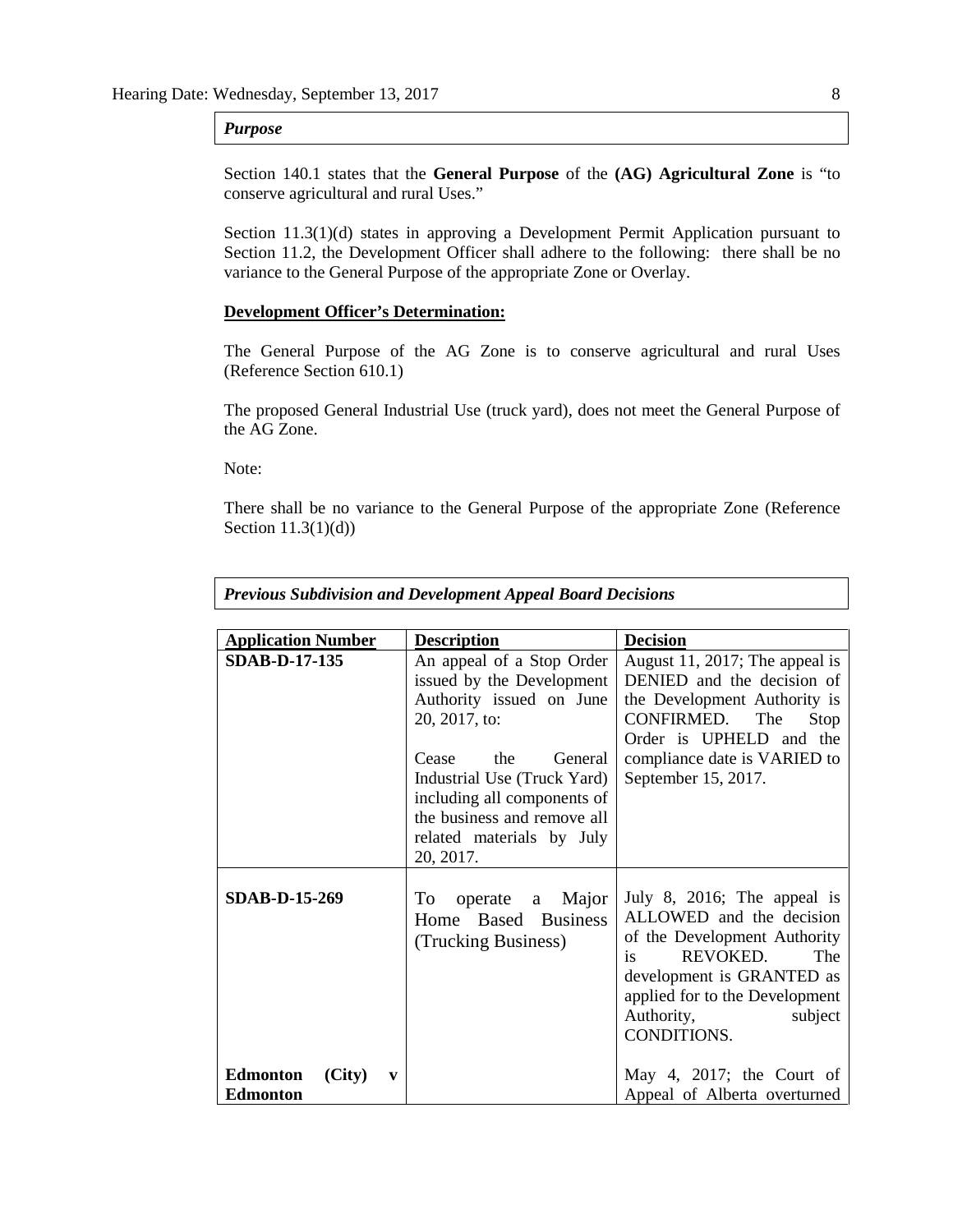| (Subdivision       | and |  | the Approval of the                |    |     |
|--------------------|-----|--|------------------------------------|----|-----|
| Development Appeal |     |  | <b>Subdivision and Development</b> |    |     |
| Board), 2017 ABCA  |     |  | Appeal Board and reinstated        |    |     |
| 140                |     |  | the Refusal                        | of | the |
|                    |     |  | Development Authority.             |    |     |
|                    |     |  |                                    |    |     |

### Notice to Applicant/Appellant

Provincial legislation requires that the Subdivision and Development Appeal Board issue its official decision in writing within fifteen days of the conclusion of the hearing. Bylaw No. 11136 requires that a verbal announcement of the Board's decision shall be made at the conclusion of the hearing of an appeal, but the verbal decision is not final nor binding on the Board until the decision has been given in writing in accordance with the *Municipal Government Act*.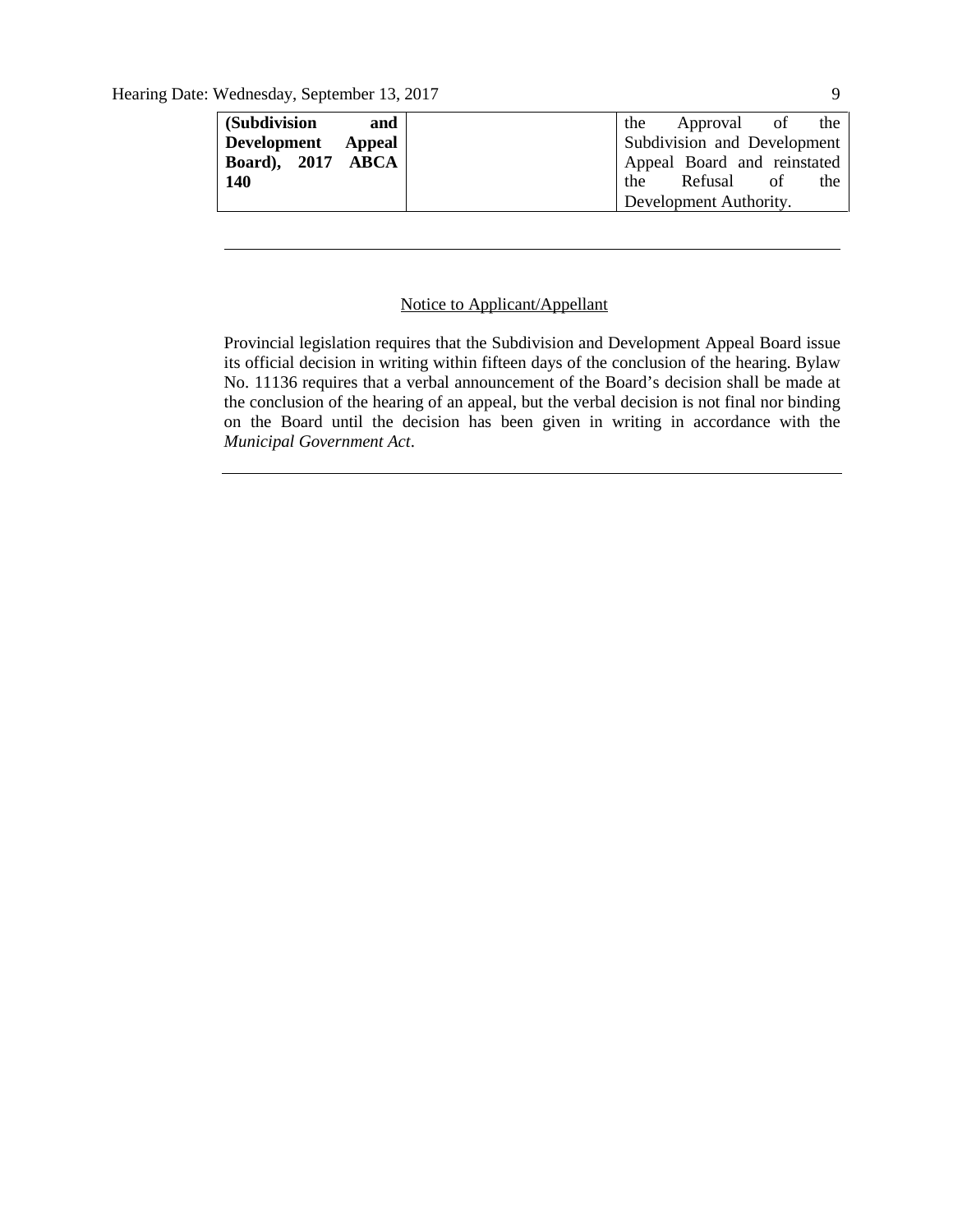| <b>monton</b><br><b>Application for</b>                                                                                                                                                                                                                                                                                                                                          |                                                                                                                   | Project Number: 179669631-004<br>Application Date:<br>MAY 17, 2017<br>Printed:<br>August 4, 2017 at 12:32 PM<br>Page:<br>I of 2 |  |  |  |  |
|----------------------------------------------------------------------------------------------------------------------------------------------------------------------------------------------------------------------------------------------------------------------------------------------------------------------------------------------------------------------------------|-------------------------------------------------------------------------------------------------------------------|---------------------------------------------------------------------------------------------------------------------------------|--|--|--|--|
|                                                                                                                                                                                                                                                                                                                                                                                  | <b>Major Development Permit</b>                                                                                   |                                                                                                                                 |  |  |  |  |
| This document is a Development Permit Decision for the development application described below.                                                                                                                                                                                                                                                                                  |                                                                                                                   |                                                                                                                                 |  |  |  |  |
| Applicant<br>18011 - 34 STREET NW<br>Plan 7722309 Lot 1<br><b>Specific Address(es)</b><br>18011 - 34 STREET NW<br>Suite:<br>Entryway: 18011 - 34 STREET NW                                                                                                                                                                                                                       |                                                                                                                   | Property Address(es) and Legal Description(s)                                                                                   |  |  |  |  |
| Scope of Application<br>To add the use of a Minor Impact Utility Service to a Single Detached house site.                                                                                                                                                                                                                                                                        |                                                                                                                   |                                                                                                                                 |  |  |  |  |
| <b>Permit Details</b>                                                                                                                                                                                                                                                                                                                                                            |                                                                                                                   |                                                                                                                                 |  |  |  |  |
| Class of Permit: Class B<br>Gross Floor Area (sq.m.):<br>New Sewer Service Required: N<br>Site Area (sq. m.): 19720.66                                                                                                                                                                                                                                                           | Contact Person:<br>Lot Grading Needed?: N<br>NumberOfMainFloorDwellings:<br>Stat. Plan Overlay/Annex Area: (none) |                                                                                                                                 |  |  |  |  |
| I/We certify that the above noted details are correct.                                                                                                                                                                                                                                                                                                                           |                                                                                                                   |                                                                                                                                 |  |  |  |  |
| Applicant signature:<br><b>Development Application Decision</b><br>Refused                                                                                                                                                                                                                                                                                                       |                                                                                                                   |                                                                                                                                 |  |  |  |  |
| <b>Reason for Refusal</b><br>1) Upon review, the Development Officer has determined the proposed development does not qualify as a Minor Impact Utility<br>Service. The proposed development is determined to be a General Industrial Use, which is neither listed as a Permitted or<br>Discretionary Use under the AG (Agricultural) Zone. (Reference Sections 610.2 and 610.3) |                                                                                                                   |                                                                                                                                 |  |  |  |  |
| 2) The General Purpose of the AG Zone is to conserve agricultural and rural Uses (Reference Sectiion 610.1)                                                                                                                                                                                                                                                                      |                                                                                                                   |                                                                                                                                 |  |  |  |  |
| The proposed General Industrial Use (truck yard), does not meet the General Purpose of the AG Zone.                                                                                                                                                                                                                                                                              |                                                                                                                   |                                                                                                                                 |  |  |  |  |
| Note:                                                                                                                                                                                                                                                                                                                                                                            |                                                                                                                   |                                                                                                                                 |  |  |  |  |
| There shall be no variance to the General Purpose of the appropriate Zone (Reference Section $11.3(1)(d)$ )                                                                                                                                                                                                                                                                      |                                                                                                                   |                                                                                                                                 |  |  |  |  |
| <b>Rights of Appeal</b><br>The Applicant has the right of appeal within 14 days of receiving notice of the Development Application Decision, as outlined in<br>Chapter 24, Section 683 through 689 of the Municipal Government Amendment Act.                                                                                                                                    |                                                                                                                   |                                                                                                                                 |  |  |  |  |
| Issue Date: $Aug 03, 2017$<br>Development Authority: BELZILE, PAUL                                                                                                                                                                                                                                                                                                               |                                                                                                                   |                                                                                                                                 |  |  |  |  |
|                                                                                                                                                                                                                                                                                                                                                                                  |                                                                                                                   |                                                                                                                                 |  |  |  |  |
|                                                                                                                                                                                                                                                                                                                                                                                  |                                                                                                                   |                                                                                                                                 |  |  |  |  |
|                                                                                                                                                                                                                                                                                                                                                                                  | THIS IS NOT A PERMIT                                                                                              |                                                                                                                                 |  |  |  |  |